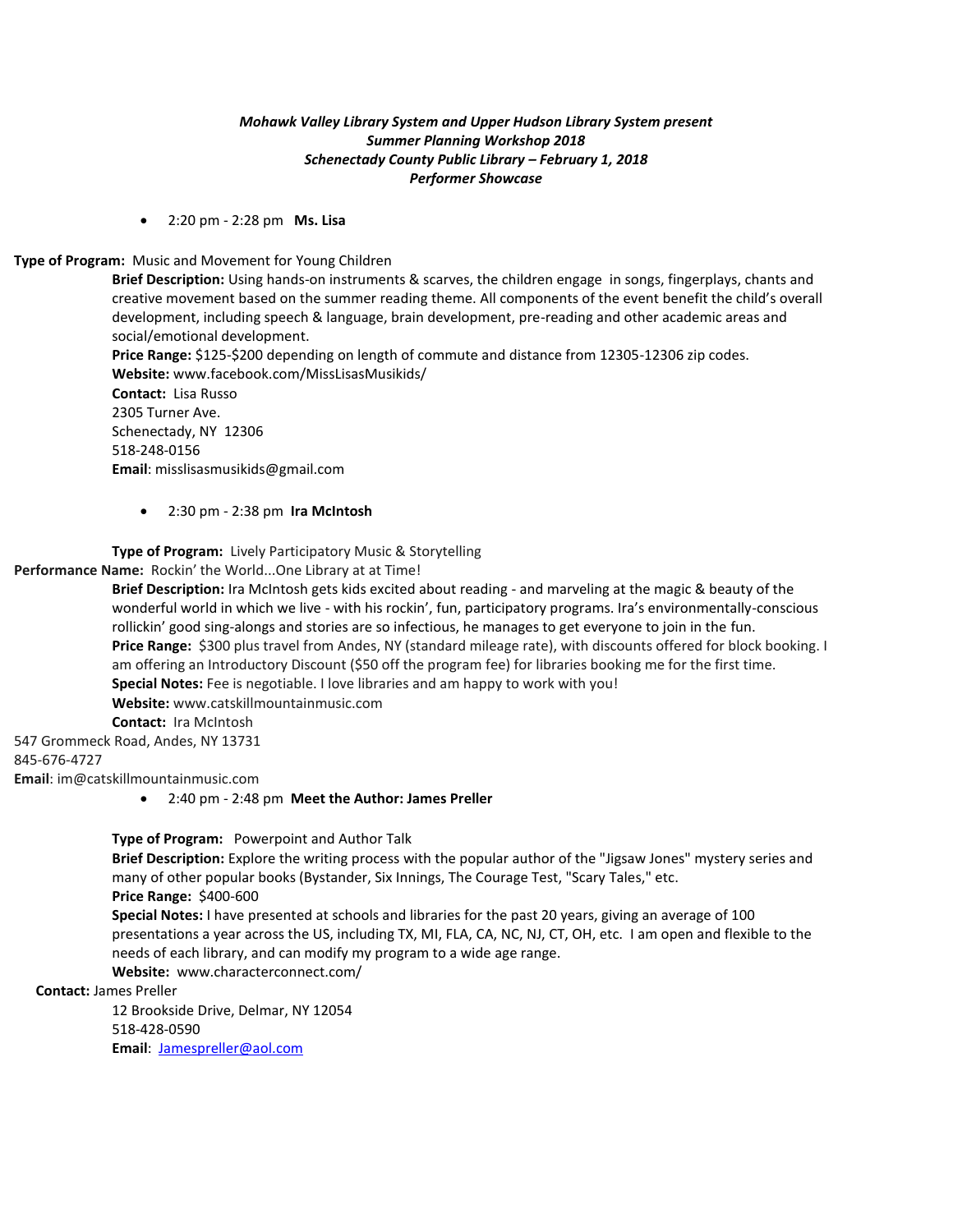2:50 pm - 2:58 pm **USS Slater**

**Type of Program:** History of Destroyer Escorts for Families **Brief Description:** Explore the history of these Trim but Deadly naval ships as they battle German U-boats, Japanese Kamikazes, and North Atlantic winter storms, and survive life at sea. **Price Range:** We generally ask for a \$75 donation to the Destroyer Escort Historical Museum (DEHM) USS SLATER **Website:** [www.ussslater.org](http://www.ussslater.org/) **Contact Name:** USS SLATER, Shanna Hopson Broadway and Quay Streets Albany, NY 12201 518-431-1943 **Email**: [collections@ussslater.org](mailto:collections@ussslater.org)

3:00 pm - 3:08 pm **The Gadget Concierge**

### **Type of Program:** Technology

**Brief Description:** Interact with a cavalcade of levitating speakers, self-tuning guitars and other cool modern instruments and music-related gadgets you've probably never seen or heard, but truly rock.

**Price Range:** My library-adjusted range is \$150-\$350. Assuming we're talking local drives, travel expenses are included.

**Special Notes**: For musicians and wannabes of all ages. **Website:** [www.thegadgetconcierge.com](http://www.thegadgetconcierge.com/) **Contact:** Scott Tharler 230 Davis Ave Albany NY 12208 **Email**: [tharler@gmail.com](mailto:tharler@gmail.com) 423-438-3267 l scott@thegadgetconcierge.com

3:10 pm - 3:18 pm **John Porcino Storyteller/Musician**

**Type of Program:** Storytelling, Songs, Music and a playful touch of Audience Participation **Brief Description:** Celebrating 35 wonderful full-time years weaving programs of story and song that tickle life's funny bone, touch the heart and give a little boost to our hero's journey. Spun into performances are fascinating musical instruments from around the world, pockets full of joy bringing skills and tricks and a playful touch audience participation.

**Price Range:** \$350 to \$475 plus transportation .35 per mile (approximately \$75 to Albany and back to my Amherst MA home)

**Special Notes:** Though I have many different shows, for this summer's theme, librarians have been asking me for my "One World: Multicultural Stories Songs and Music" performance and/or my "One World: Musical Instrument Petting Zoo -- in which I bring many amazing musical instruments from all the peopled continents in our world and give children and their families a chance to hear and play them.

Block booking discounts are available for 2 or more nearby libraries on the same day or back to back days. **Website:** [www.johnporcino.com](http://www.johnporcino.com/)

**Contact Name:** John Porcino Storyteller/Musician 120 Pulpit Hill Rd #10 Amherst MA 01002 413 -687-2602 **Email**: [john@johnporcino.com](mailto:john@johnporcino.com)